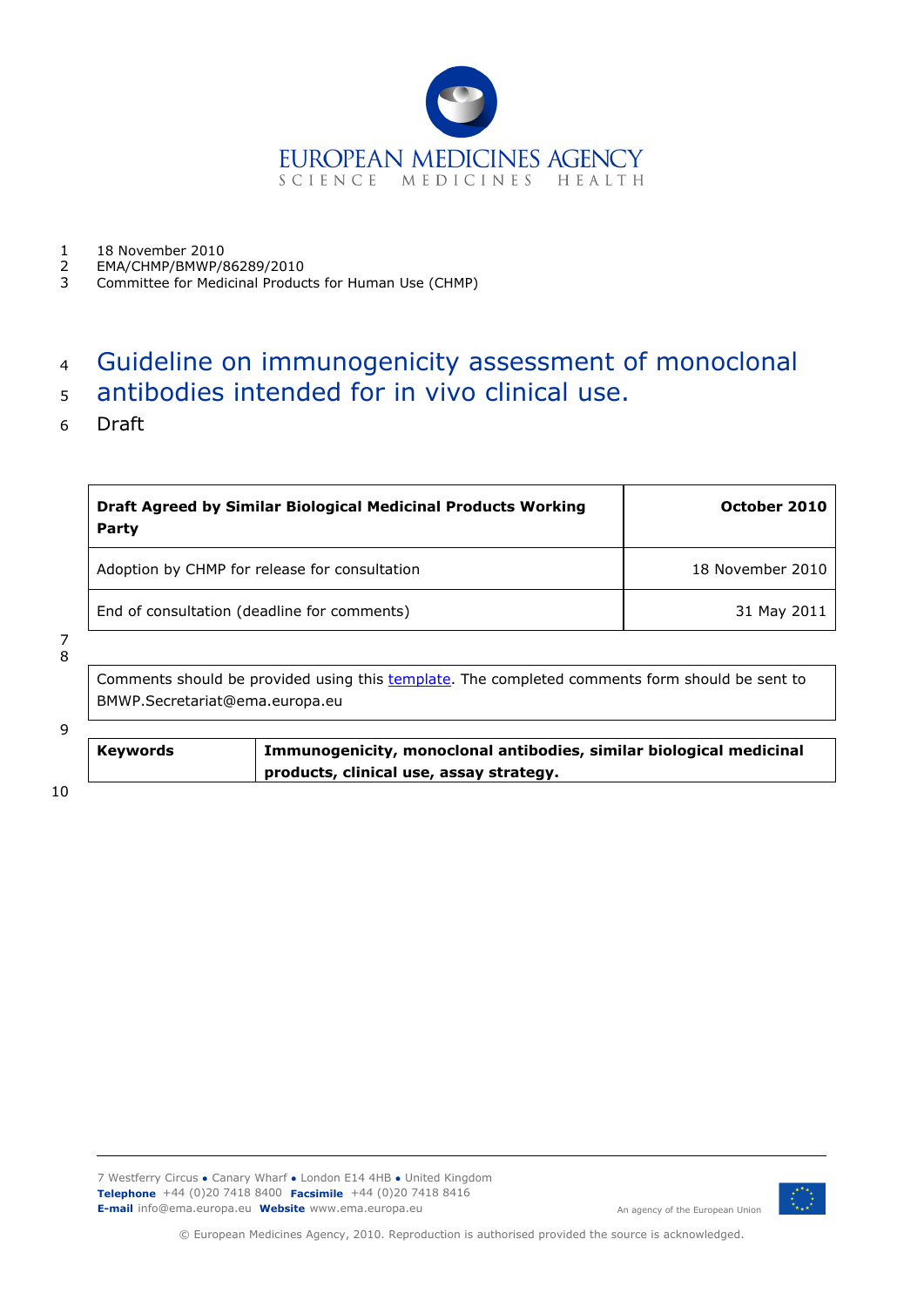# Guideline on immunogenicity assessment of monoclonal antibodies intended for in vivo clinical use.

# **Table of contents**

| 14       |                                                                             |
|----------|-----------------------------------------------------------------------------|
| 15       |                                                                             |
| 16       |                                                                             |
| 17       |                                                                             |
| 18       | 4. Variability of immunogenicity of mAbs and its consequences 4             |
| 19<br>20 | 5. Approaches which may be helpful in predicting and reducing the           |
| 21       | 6. The clinical consequences of immunogenicity of mAbs 5                    |
| 22<br>23 | 7. Problems experienced with screening and confirmatory assays used in      |
| 24       |                                                                             |
| 25       |                                                                             |
| 26       |                                                                             |
| 27       |                                                                             |
| 28       | 8. Assessing the neutralising capacity of antibodies induced against mAbs.8 |
| 29       |                                                                             |
| 30       |                                                                             |
| 31       |                                                                             |
| 32       |                                                                             |
| 33       |                                                                             |
| 34       |                                                                             |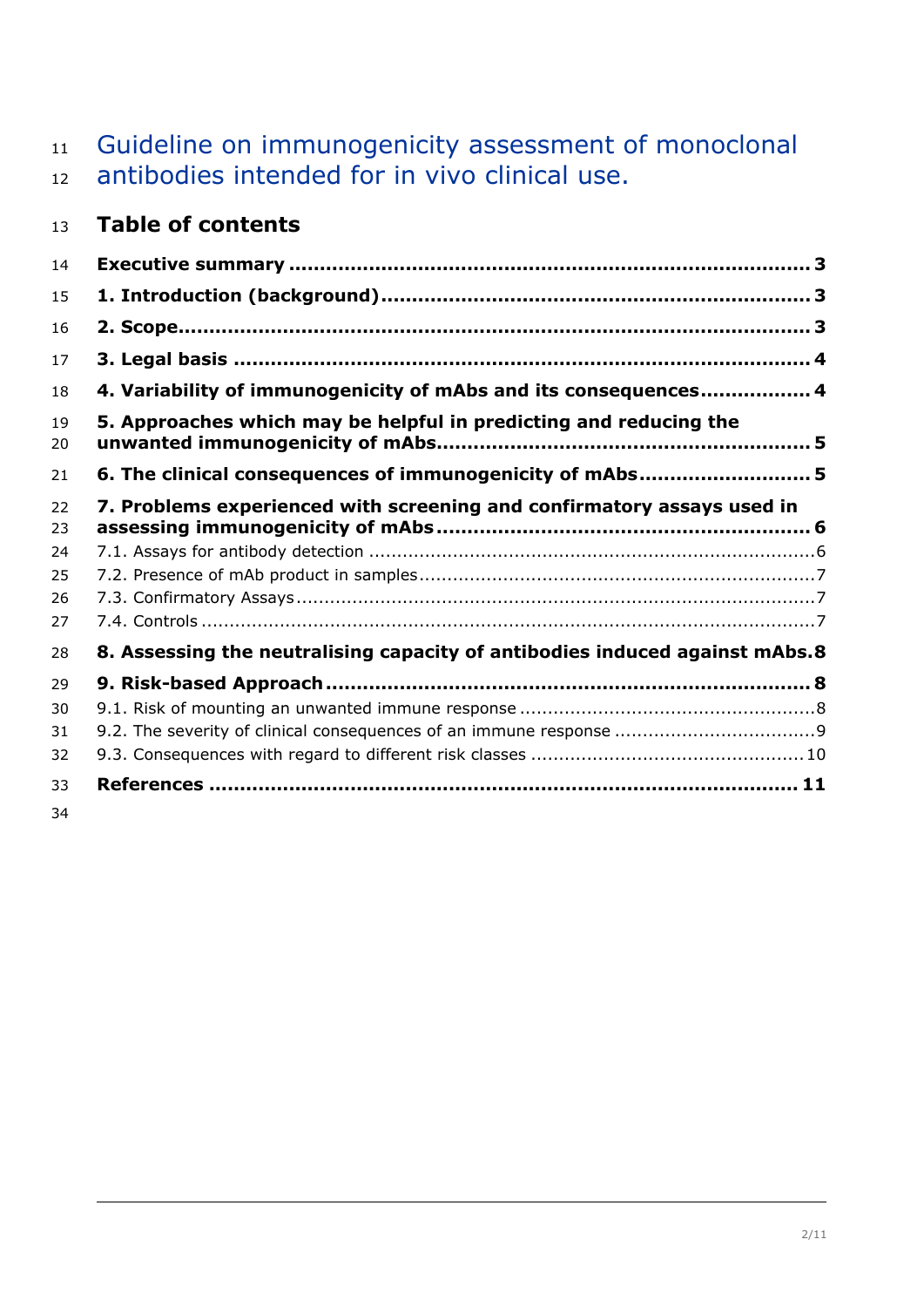#### <span id="page-2-0"></span>**Executive summary**

This guideline addresses issues relating to the unwanted immunogenicity of monoclonal antibodies

intended for clinical use. These include the variability of immunogenicity of mAbs and its

consequences, prediction and minimizing immunogenicity, the clinical consequences of

immunogenicity, assay related problems, assessing neutralizing antibodies induced by monoclonal

antibodies and consideration of a risk-based approach for the evaluation of immunogenicity of

monoclonal antibodies.

# <span id="page-2-1"></span>**1. Introduction (background)**

Unwanted immunogenicity can be a significant problem in the treatment of patients with therapeutic

biologicals. The importance of the unwanted immunogenicity problem has led to the preparation and

- adoption of the 'Guideline on Immunogenicity Assessment of Biotechnology-Derived Therapeutic
- Proteins' by the CHMP (adopted April 2008, referred to henceforth as 'the general guideline'), which in

principle is applicable to monoclonal antibodies (mAbs). However, some specific aspects of

immunogenicity are exclusively or primarily relevant for mAbs, novel mAb derivatives (eg Fab

fragments, scfv, nanobodies, minibodies) or biosimilar mAbs and these are addressed in this guideline.

Monoclonal Antibodies (mAbs) comprise a large important class of therapeutic biologicals. The range of

clinical indications with potential for treatment with mAbs is very wide. Many mAb products are known

to be associated with unwanted immunogenicity and in some cases the immunogenicity causes

impaired clinical responses or rarely serious adverse reactions which require clinical intervention. The

wide range of mAbs in development, and approved for different clinical indications precludes specific

guidelines that are pertinent to all situations. This guideline addresses the major quality and clinical

aspects that are important to consider in order to adequately address the problems with detection of

and risk related to the development of an immune response to the particular mAb in the particular

#### clinical indication sought.

#### <span id="page-2-2"></span>**2. Scope**

The general principles adopted and explained in this document mainly apply to the development of an

unwanted immune response against a therapeutic or in vivo diagnostic mAb in recipients and how to

systematically evaluate this. The guideline applies to mAbs, their derivatives, and products of which

- they are components, e.g., conjugates.
- This guideline should be read in conjunction with other relevant guidelines, e.g.:
- Guideline on Immunogenicity Assessment of Biotechnology-Derived Therapeutic Proteins
- Guidelines on similar biological (biosimilar) medicinal products
- Guideline on Development, Production, Characterisation and Specifications for Monoclonal Antibodies and Related Products
- European Pharmacopeia monograph on monoclonal antibodies
- Guidelines on comparability of biotechnology-derived medicinal products after a change in the manufacturing process.

This guideline is primarily aimed at products at final development stage (e.g. marketing authorization

application stage). However, many of the principles are relevant to earlier phases of development.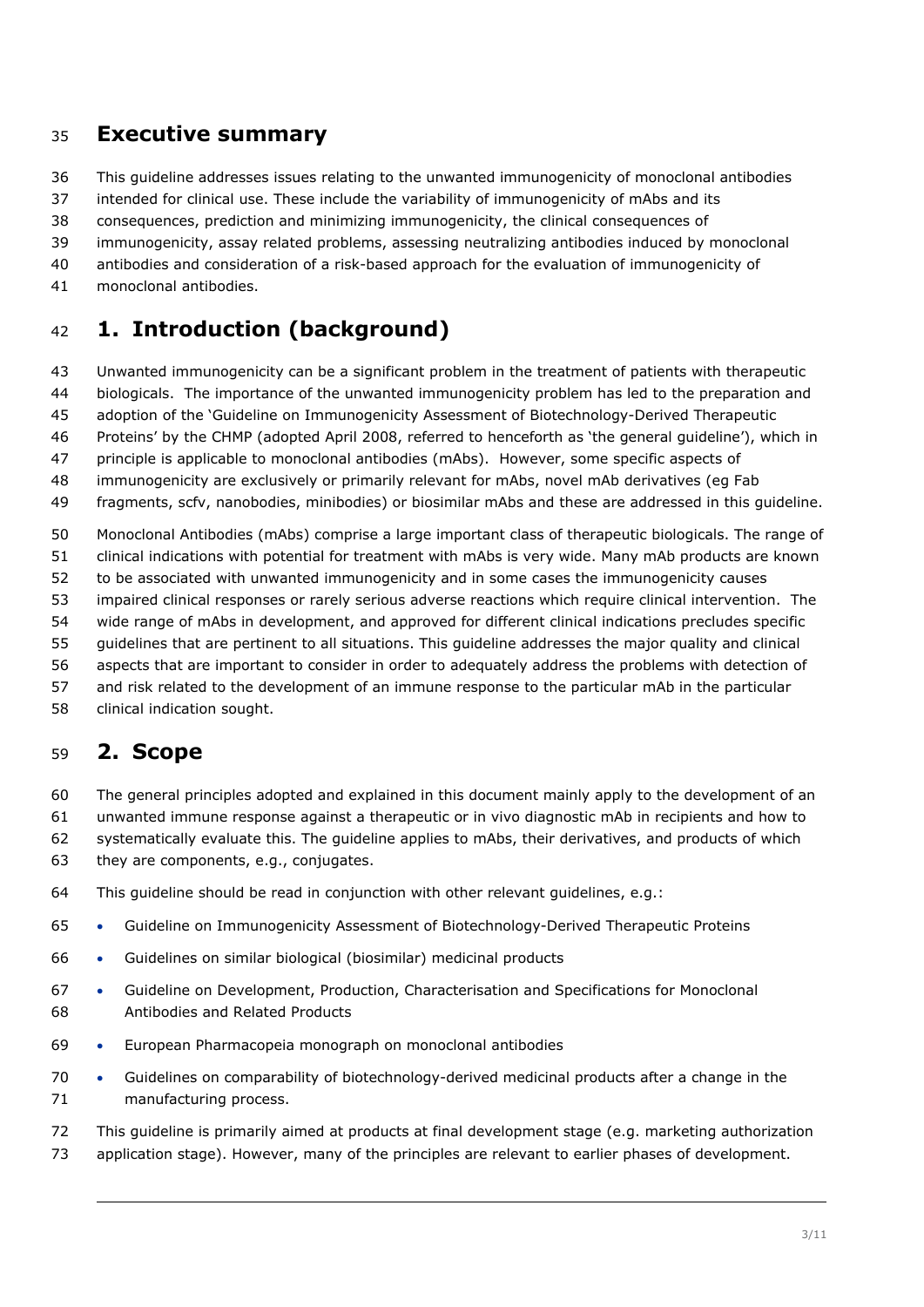### <span id="page-3-0"></span>**3. Legal basis**

 This guideline should to be read in conjunction with the introduction and general principles (4) and part III of the Annex I to Directive 2001/83 as amended.

## <span id="page-3-1"></span> **4. Variability of immunogenicity of mAbs and its consequences**

 The factors discussed here are part of risk estimation in a risk-based approach of unwanted immunogenicity.

82 The immunogenicity of mAbs is complex and there are a number of often poorly understood factors which makes it difficult to predict with any certainty whether a therapeutically or diagnostically administered monoclonal antibody is likely to provoke an immunogenic response. For heterologous e.g. rodent sequence or human chimaeric mAbs, recognition of the antibody as being foreign is the primary basis for antibody mediated immunity. In such situations, antibodies can be produced against various epitopes present on different parts of the molecule e.g. anti-Fab, anti-Fc. Production of monoclonal antibodies identical to the endogenous human amino acid sequence can reduce the risk of 89 immunogenicity but may not eliminate it because factors other than primary sequence contribute to immunologic potential. In such cases, especially with humanised or human sequence mAbs the immune response is predominantly anti-idiotypic (as the CDRs are unique in sequence for mAbs), which clearly can compromise clinical responses to the mAb. In some cases, antibodies can be induced against the constant region of human or humanised mAbs and this can affect the immunobiological function of the mAb. There is less experience with clinical use of emerging constructs and these may add to the perception of risk. Special consideration should be given to next generation products, for example, bivalent mAbs.

 The formulation, container system (including container closure systems), or storage conditions can impact on the immunogenicity profile of the product. These factors may influence the immunogenic 99 properties by interactions of ingredients with the therapeutic protein and the container closure system e.g. modification of protein conformation, extraction of impurities acting as immune adjuvants, provoking alterations such as aggregation, particulates or deamidation . Altered glycosylation patterns may decrease or enforce the immunogenic properties of the molecule, e.g. by shielding the protein backbone or triggering innate immune responses by Toll-like receptors. Non-typical glycosylation patterns, e.g. as may occur with entirely novel expression systems, may give rise to altered immunogenicity compared to what is usually observed with more commonly used expression systems. 106 Other factors that contribute to immunogenicity include impurities arising from the production method, 107 route, dose and frequency of administration.

 Patient related factors may influence immunogenicity e.g., differences in major histocompatability and human leukocyte antigen alleles among recipients and the physiological status of each patient. The latter includes the individual history of previous microbial and viral infections. The rate of antibody formation is also influenced by the individual immune responsiveness. Immunogenicity for mAbs can be age related i.e. protein turnover is different in children compared to adults and this can result in differences in observed immunogenicity, e.g. for antibodies used in treatment of juvenile arthritis compared to rheumatoid arthritis at a comparable dose. Disease related factors also strongly influence immunogenicity as does concomitant treatment. Furthermore, previous exposure to similar or related monoclonal antibodies can also influence immunogenicity. Therapeutic antibodies used in a repeated dosing scheme or with intermittent dosing scheme changes have a higher likelihood to induce 118 immunogenicity than single use mAbs.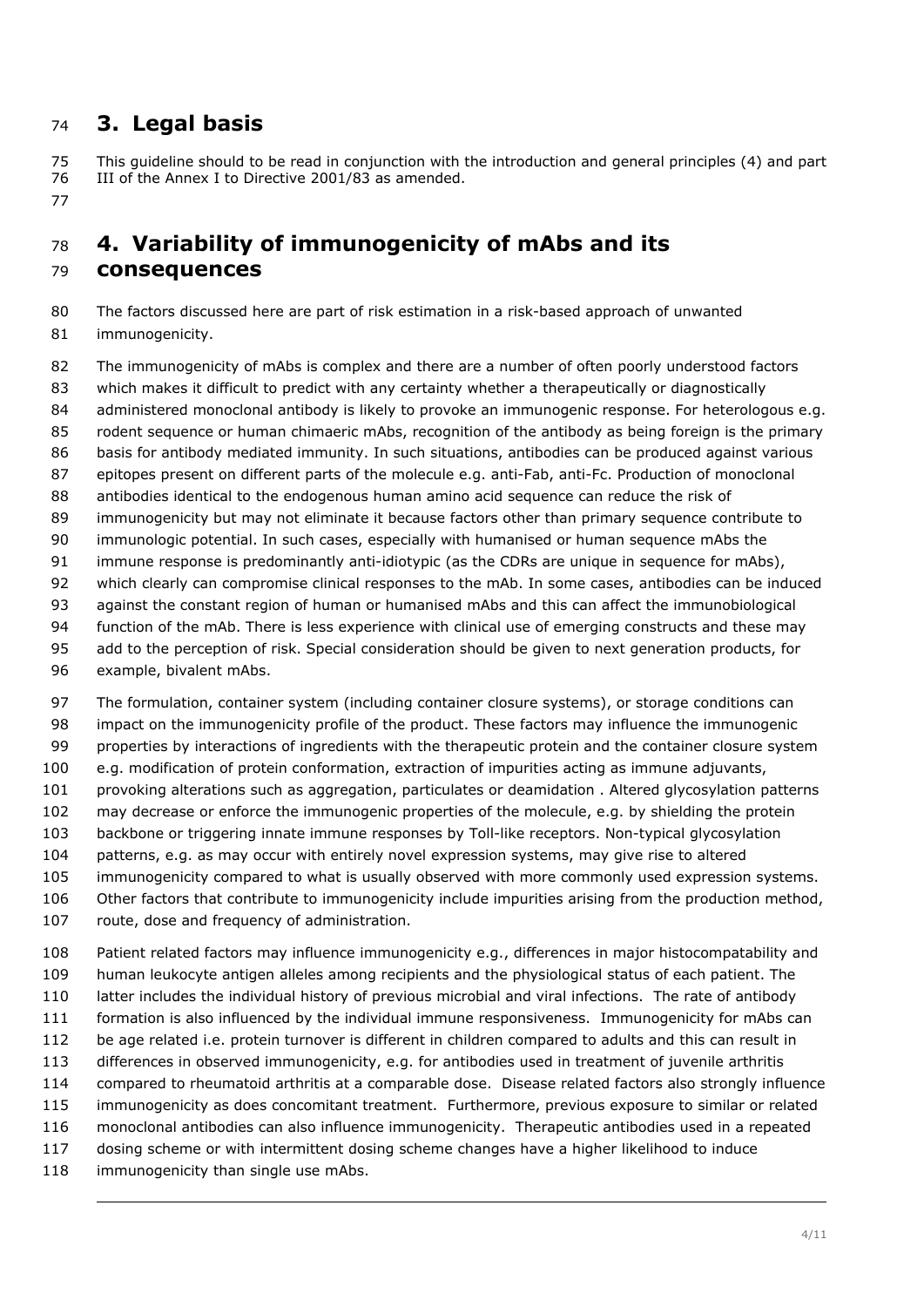- Whether antibodies against a mAb have clinically significant effects depends on the binding site of the
- antibody, the affinity of the antibody for the mAb and the titre of the antibodies that develop.
- Antibodies against mAbs can transiently occur and then disappear during treatment or persist
- throughout treatment or for longer. For some monoclonal antibody therapies, the development of
- antibodies has no apparent adverse clinical consequences but for others it reduces efficacy or is
- associated with therapy related adverse events.

#### <span id="page-4-0"></span> **5. Approaches which may be helpful in predicting and reducing the unwanted immunogenicity of mAbs.**

- The design and selection of the mAb is the responsibility of the applicant. In-vitro approaches with the aim of predicting immunogenicity have been developed (see general guidelines). In-silico modelling may help to identify T-cell epitopes but does not predict whether immunogenicity will occur. Confirmation/identification of T-cell epitopes using in-vitro cell based assays has been refined and is often applied to therapeutic mAbs. The relatively large size of the mAb molecule makes it likely that each molecule will contain several such epitopes. Both T-helper and T-regulatory epitopes have
- apparently been identified on mAbs.
- Various strategies for reducing the immunogenicity of mAb therapeutics are currently being
- considered. These involve protocols for induction of tolerance to the mAb or 'de-immunizing' the mAb
- by deletion of relevant T-cell epitopes. Deletion of T-helper epitopes may result in reduced
- immunogenicity, whereas the reverse would be the case for deletion of T-regulatory epitopes.

# <span id="page-4-1"></span>**6. The clinical consequences of immunogenicity of mAbs**

- The clinical consequences described following antibody development against mAbs include loss or
- reduction of efficacy, local reactions, serum sickness/immune complex-mediated disease, and major
- allergic reactions (e.g. urticaria, bronchospasm, bronchoconstriction).The severity of the consequences
- of these different reactions can be affected by the underlying health status of the patient, e.g. a severe
- IgE-mediated allergic reaction is more likely to result in serious consequences for a patient with chronic
- 144 asthma, and this potential reaction would be particularly serious if the patient was on home therapy.
- It is important to note that not all induced antibodies are present in the serum i.e. they may be
- 146 present in various organs. It is important during the clinical development to measure antibody levels,
- PK, PD markers, efficacy and safety simultaneously and over a period of repeated treatments. This
- 148 allows assessment of the clinical significance of antibody development, and also whether the antibody
- effect changes over time, which could occur as a result of affinity maturation of the antibody response
- or /and epitope spreading. Unexpected clinical observations (e.g., loss of efficacy or considerable
- differences in PK) could be the result of undetected antibodies and should be further investigated.
- Treatment with mAb can lead to the development of any class of immunoglobulin, although IgG is the most commonly induced class. In some cases, low affinity IgM antibodies can be induced. Antibodies can reduce the PK, PD and efficacy and can result in neutralisation of the mAb. The ability to measure induced antibody in the serum is limited by the clearances of complexes. Formation of immune
- complexes can lead to serum sickness which presents with features including haematuria, fever,
- arthralgia and in severe cases acute renal failure.
- In some instances, IgE testing needs to be considered for patients if the mAb contains non-human
- carbohydrate structures. Another instance where development of IgE testing should be considered is
- where the incidence of allergic reactions is high on first administration during early clinical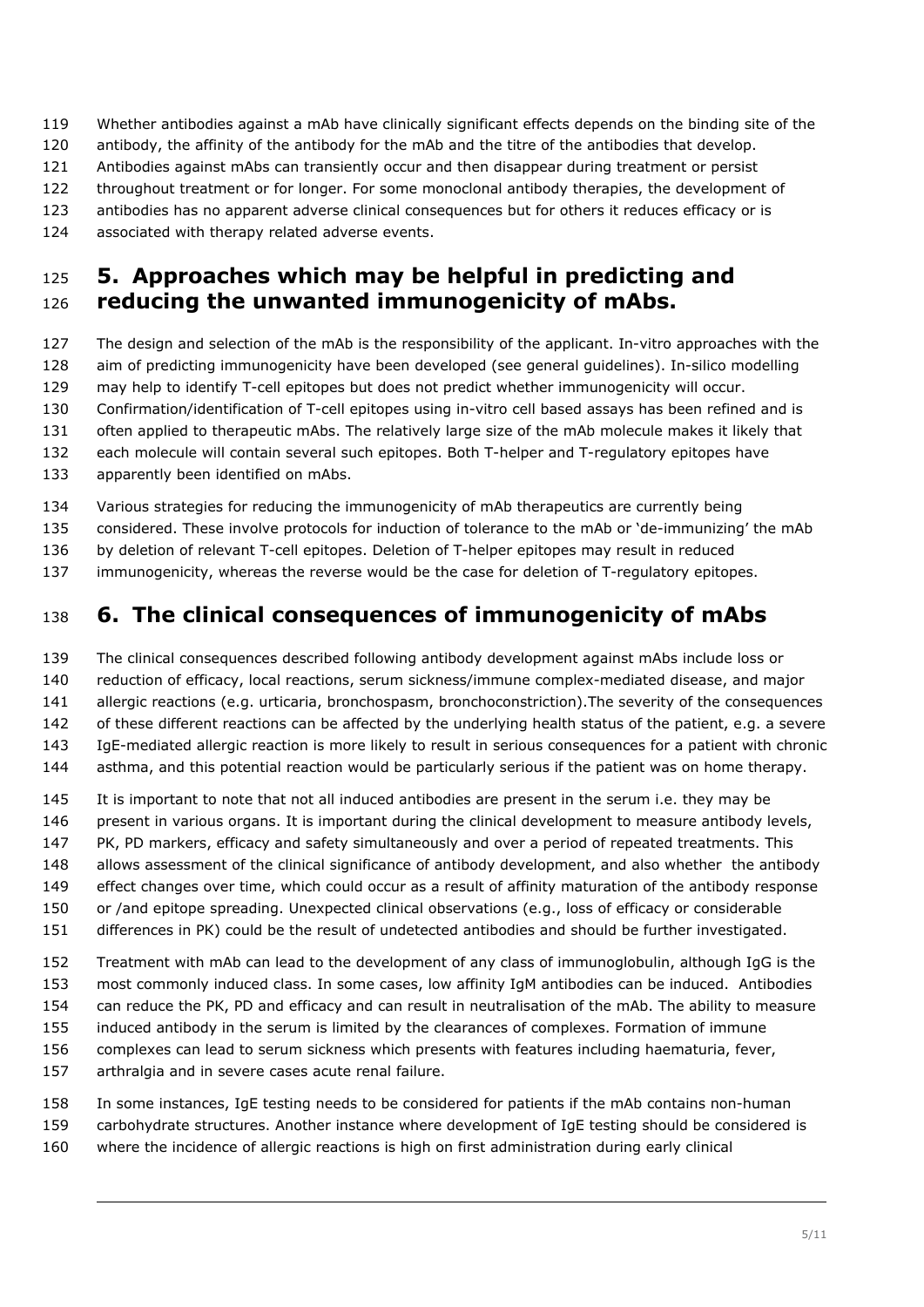- development of the product. The availability of an appropriate IgE assay allows exclusion of those 162 subjects with a positive result.
- IgA antibody testing may only be needed on a case-by-case basis depending on the route of
- administration but is not usually required. IgA antibodies induced by biological products have been
- described and are usually accompanied by IgG antibodies. IgA antibodies are more likely to result from
- airway/gut administration of the mAb and such antibodies are present in secretions. Detection of
- mucosal immune responses using secreted fluids such as sputum as the sample is comparatively
- insensitive due to interfering matrix effects. The testing strategy needs to take this into account.
- In many cases, the incidence of immune response is too low to be fully identified during Phase III
- clinical studies. Therefore systematic post-authorisation monitoring may be necessary and should be
- adequately organised to capture clinical signs that could be related to immunogenicity. The
- involvement of antibodies in this should be established by conducting appropriate assays.
- Following marketing of mAbs, the features of major reactions such as serum sickness or severe allergic
- reactions are diagnosed clinically. In cases where adverse events follow administration of the
- implicated mAb, the reactions are attributed to an antibody response. The same rationale applies in
- cases where loss of efficacy is observed. In view of the potential seriousness of unwanted
- immunogenicity, it is important that confirmation and characterization of antibody induction is
- conducted.
- Because detection of antibodies against mAbs is rarely monitored in clinical practice, it is unclear –
- other than in instances of obvious clinical evidence of one of the presentations listed above whether
- the development of antibodies to mAbs has additional unrecognised consequences.
- Detection of antibodies in low dose cohorts does not necessarily justify termination of treatment. The
- need to terminate treatment because of antibody formation can only be assessed in combination with
- clinical findings and requires careful assessment and monitoring.

#### <span id="page-5-0"></span> **7. Problems experienced with screening and confirmatory assays used in assessing immunogenicity of mAbs**

#### <span id="page-5-1"></span>*7.1. Assays for antibody detection*

 The general guideline outlines relevant information on assays and strategies that apply to mAb products. In principle, any immunoassay format can be used to measure antibodies against mAbs. However, assays used to detect antibodies against mAbs are often more problematic and difficult than those employed for other biologicals like G-CSF, EPO and interferons. Experience has shown that measuring antibodies against antibodies can be technically very challenging. Many standard assay formats involve the use of anti-immunoglobulin reagents such as antibodies against immunoglobulins, protein A or protein G, but these are inappropriate for use in detecting antibodies against mAbs as they very often bind to the product itself. Thus, for example simple ELISAs and radio-immunoprecipitation assays are not usually suitable for use with mAbs unless they are adapted to overcome this problem. Therefore, different assay approaches have to be adopted/developed. A common approach is to use the 'bridging' ELISA format which does not require anti-immunoglobulin reagents and so can be directly applied to studies with mAbs. However, this procedure may be less sensitive than other immunoassay methods and can require significant development effort to produce a suitable assay. It 201 also will not efficiently detect the IgG<sub>4</sub> antibodies which can be produced in some cases. Another approach is to use a Surface Plasmon Resonance (SPR) procedure. This does not require anti- immunoglobulin reagents for detecting antibodies against mAbs. It is a real-time procedure and is 204 therefore fast and also detects rapidly dissociating antibodies which can be missed by other methods.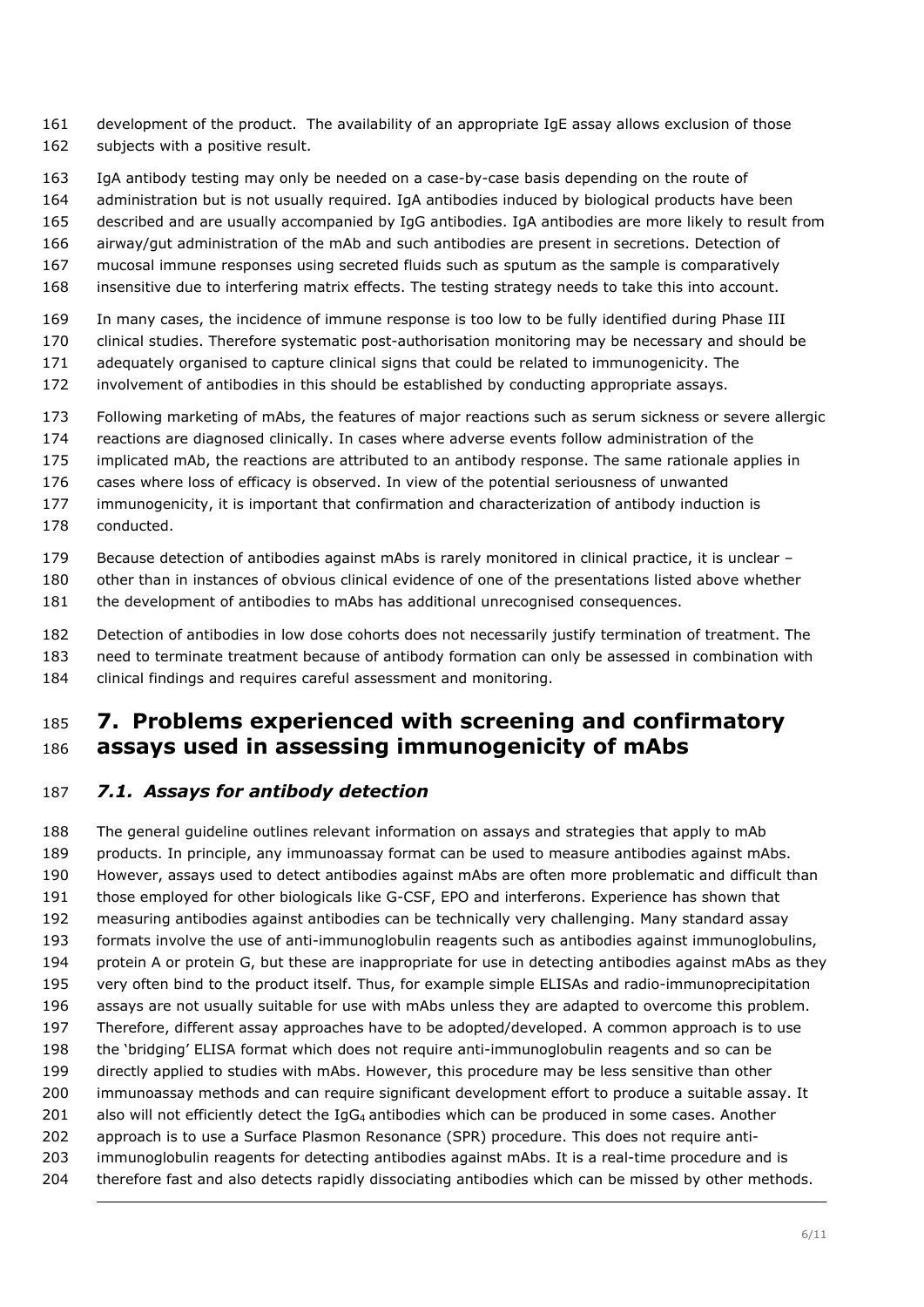However, as SPR simply detects protein binding to the coated chip it needs to be confirmed that the 206 signal is caused by antibodies. It can be less sensitive than other methods for detecting high affinity antibodies and, in the absence of automated sampling systems may have a low throughput.

 Samples (normally serum or plasma) may contain substances that interfere with the assays which produce false positive or negative results and/or incorrect assessment of antibody content. Well known examples of this are complement components, mannose binding protein, Fc receptors, complement receptor 1 and rheumatoid factors, but other substances can also cause problems. Assays often need

to be 'tailored' to reduce artefacts and achieve acceptable background signal levels, sensitivity and

specificity.

#### <span id="page-6-0"></span>*7.2. Presence of mAb product in samples*

 MAb products are usually administered in relatively high doses. They have relatively long half lives in circulation and even fragments persist in blood for several days. This can cause significant problems in 217 detection of antibody responses due to the presence of mAb product in samples collected for antibody assessment. This normally results in an artefactually low estimate of antibody content of affected samples and can be so pronounced as to cause false negative results. Several approaches have been proposed to overcome this problem. One possibility is to delay sampling until levels of mAb product 221 have declined sufficiently to no longer cause problems. This has been claimed to resolve the problem 222 with some mAb products, but requires careful assessment as it has the potential to fail to detect immunogenicity, as induced antibodies have declined to undetectable levels by the time the samples 224 are taken. Another approach is to use methodology which is least affected by the problem. Some ECL 225 based immunoassays seem much less affected by residual product in samples than other methods, including conventional bridging ELISAs. A commonly described procedure for dealing with the problem is to include a preliminary antigen-antibody dissociation step in the assay design so that any complexes present are disrupted before antibody is detected. Various versions of assays which include 229 acid incubations, sometimes coupled with affinity separation of product have been described for this. A final possibility is to dilute samples so that residual product present is insufficient to interfere with the 231 assay. This approach needs care as it may result in a false negative assessment of immunogenicity if the assay is not sufficiently sensitive to detect antibodies in the diluted samples. In some cases it may be necessary to assay samples for the amount of residual mAb.

#### <span id="page-6-1"></span>*7.3. Confirmatory Assays*

 Confirmatory assays can suffer from the same problems as screening assays. It is important to select an appropriate confirmatory assay taking account of the characteristics of the screening assay. The most common approach for this is to include an incubation step with the mAb product in the assay to show that this results in a significantly diminished signal when assaying real antibody positive samples.

#### <span id="page-6-2"></span>*7.4. Controls*

 Generation of positive control sera is in general a critical issue for immunogenicity studies for mAbs. The chosen positive control serum affects sensitivity and specificity of the immunogenicity assay*.* If human sera are not available (as is likely during early phases of product development) then use of animal sera is the only option. Choice of species for this has important consequences. Non-human primates produce primarily anti-CDR responses against human or humanized mAbs, which may closely mimic human responses. However, non-primate species usually produce antibodies primarily against the constant regions of the mAb, which is unlike human responses. Use of an anti-idiotypic antiserum or mAb can, in some cases, provide a useful positive control. Selection of appropriate negative controls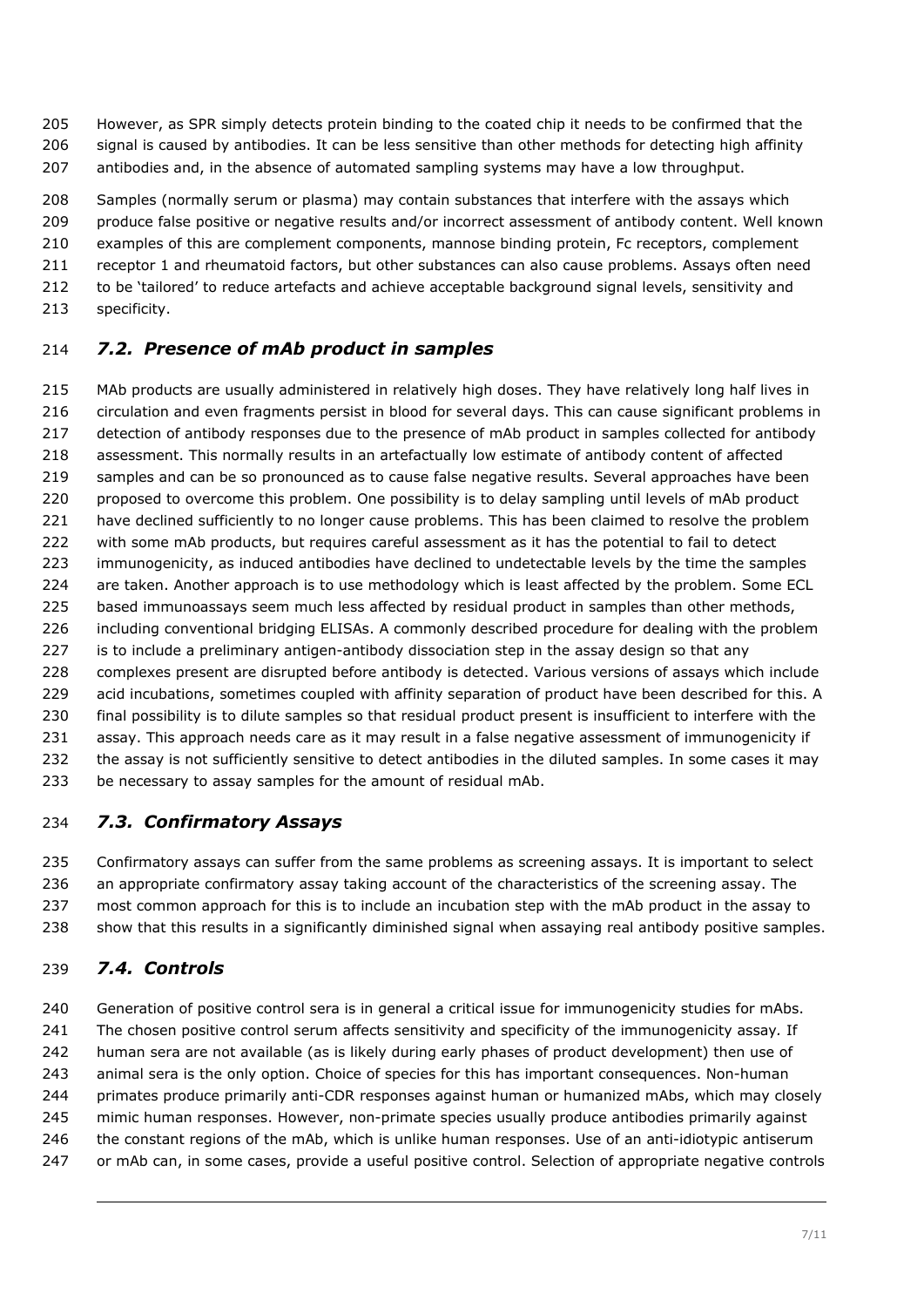is important. For confirmatory assays, spiking samples with an irrelevant mAb or (better) with a mAb 249 with the same Fc but different CDRs as the product can be used to confirm specificity.

### <span id="page-7-0"></span> **8. Assessing the neutralising capacity of antibodies induced against mAbs.**

 Antibodies which neutralize the biological activity of biological products may diminish clinical efficacy of the product. It is normally expected that the neutralizing capacity of any antibodies induced is measured. Deviations need to be justified. For most biological products, the most appropriate neutralizing antibody assay is a bioassay which measures the neutralization of the bioactivity of the product by antibodies. However, the nature of the clinical mode of action of mAbs implies that induced antibodies which block mAb binding to target are those which are mostly associated with reduced clinical efficacy. Therefore, competitive ligand binding assays are often the neutralizing assays of choice for mAbs rather than classic bioassays. This distinguishes mAbs from other classes of biologicals with regard to immunogenicity assessment.

 MAbs exert their action by various mechanisms ranging from simple binding to antigen, which alone mediates the clinical effect, to binding antigen and mediating one or more immunobiological mechanisms which combine to produce the overall clinical response. Therefore, although simple binding may seem to be the only mechanism operating to achieve clinical efficacy, other effects may also play a role in this. In some cases multiple functions of the mAb may be involved in an additive or synergistic manner to produce an overall combined clinical affect and this may be hard to dissect experimentally to allow a clear understanding of how the mAb mediates its clinical potency. Therefore, if intact mAbs are used, care must be taken not to assume that the Fc mediated immunobiological effects of the product are not involved in clinical efficacy, even when simple antigen binding is considered to be the primary mode of action. In such cases a thorough biological characterization of 271 the mAb must be undertaken, using appropriate biological and immunological assays. Following this, 272 the properties of the mAb need to be assessed to allow selection of an appropriate neutralizing assay strategy.

# <span id="page-7-1"></span>**9. Risk-based Approach**

 Every therapeutic mAb needs to be evaluated for immunogenicity individually and all immunogenicity 276 strategies should be adapted for each mAb development programme.

277 A risk-based approach can provide a starting point from which the further concept of immunogenicity 278 testing can be designed, but due to the diversity of risk factors, as discussed in this guideline, and the 279 variety of mAbs and mAb-related products, the recommendations given here cannot be generalized. Assessment is based on the identification of risk factors inherent to the particular mAb in question, the final drug product and the treated patient population. The mechanism of action and the basic structure (chimaeric, humanized, fully human) are not sufficient for deciding on the attribution of risk level. For a risk-based approach, applicants need to define what "risk" in this context means.

#### <span id="page-7-2"></span>*9.1. Risk of mounting an unwanted immune response*

 This will depend on various factors that can be divided into three different subgroups, i.e. product-, process- and patient-related risk factors (see general immunogenicity guideline). These risk factors should be identified, specified and comprehensively estimated. The relative significance of each factor needs to be taken into account and comprehensively discussed individually for each product on a case- by-case basis. Applicants should thoroughly justify their overall concept for the design and extent of immunogenicity testing of their development programme, and should carefully plan this concept early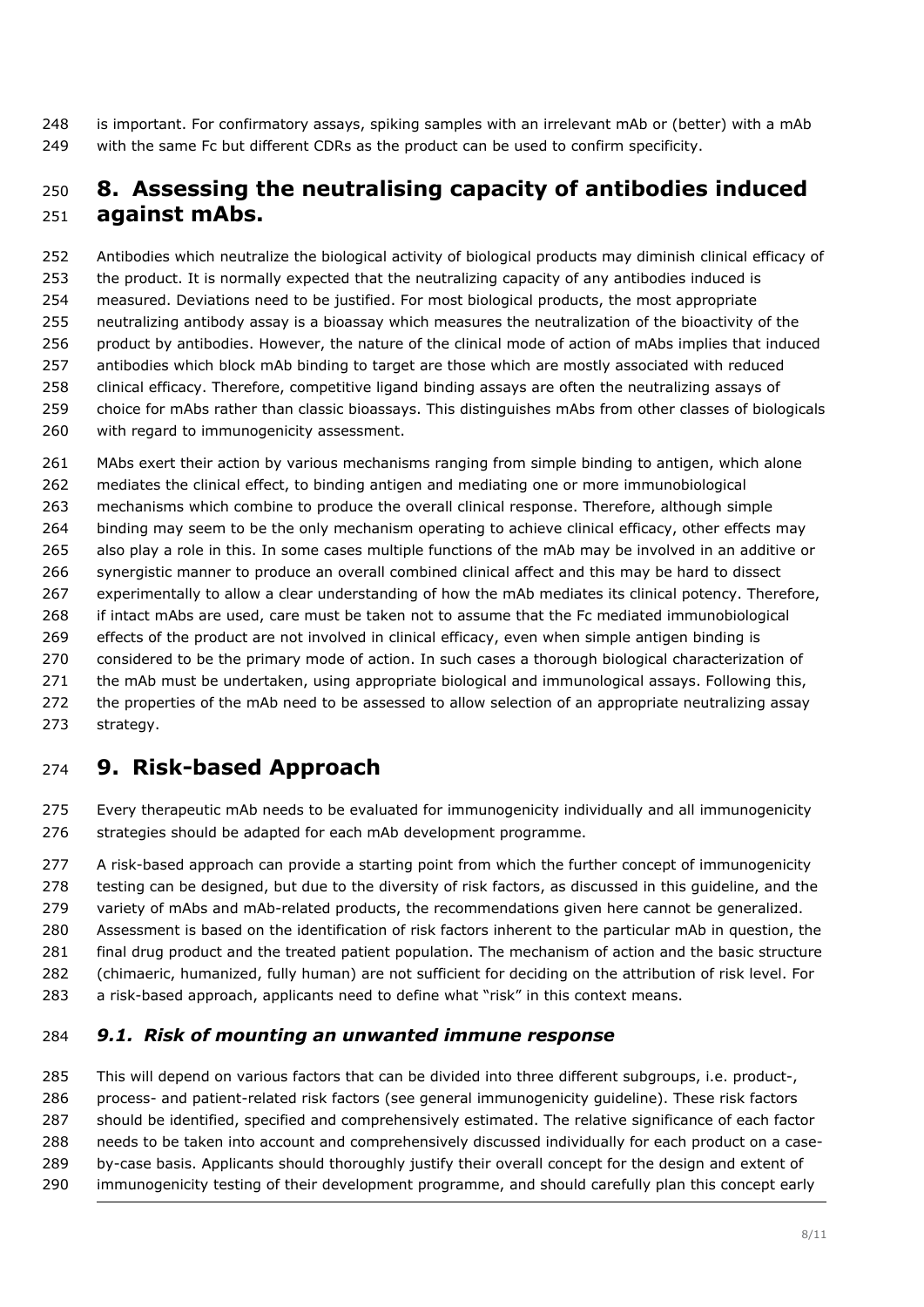- in product development. During development of a novel mAb, the overall assumed immunogenic risk
- 292 profile is composed of the total of all risk factors, whereas the most prominent factors usually
- 293 determine the extent of data necessary to allow for an assessment of immunogenicity. If, based on
- 294 such an evaluation, the risk of unwanted immunogenicity is perceived to be high, more safety
- measures may have to be implemented in clinical trials to study immunogenic potential and measures
- implemented to potentially handle the clinical consequences of these. For products that are claimed to
- exhibit a particular advantage as regards immunogenic potential, (e.g. a claim in the Summary of
- Product Characteristics) appropriate data is usually required to support such a claim.
- MAbs are produced in various cell lines that can be of mammalian or non-mammalian origin. Non- mammalian products may contain proteins acting as adjuvants which may lead to development of antibodies thereby influencing the product's safety and efficacy. The same applies to other process related impurities and these need to be reduced to the lowest levels possible during the purification steps. In addition, product isoforms, as well as product related impurities and degradation products should be considered in the risk assessment.
- 305 At the beginning of clinical development applicants may have to assign a high risk level, although the mechanism of action may per se not necessarily suggest a higher risk. The risk level may, depending on the results of larger clinical trials, need to be re-considered following the trials. This should be fully justified by Applicants at the time of marketing authorisation.
- Treatment modalities such as dosing, schedule of administration and concomitant treatments can impact on the immunogenicity profile and should be carefully considered. The route of administration
- 311 can be classified as potentially lower (IV), medium (IM) or higher (SC) risk. For mAbs that are
- developed as subcutaneous products, often intended for patient self-administration, the risk should be
- carefully justified, taking into account that for such a clinical scenario, the mAb will, after initial
- physician supervision, be administered by patients in a home setting with less physician surveillance.
- In general, short-term treatment is usually associated with a lower risk of inducing an unwanted
- immune response than long-term treatment. For the latter, the optimal time period between repeated
- administrations should be determined.
- Patient-related risk factors include age, genetic background and the underlying disease. Children may
- have higher protein metabolism and a different immune status than adults, and cases are known
- where data suggest a considerably higher immunogenicity of mAbs. In this patient group
- immunogenicity should be evaluated separately as for adults. Extrapolation of immunogenicity data
- from a previously conducted clinical study in adults is not sufficient. The genetic background or
- underlying disease and concomitant therapy of the patient can influence its immune status impacting
- on the immunogenicity of the product. The immune status of the patients should be taken into account for risk estimation.
- The risk perception may be higher if the methodology to either detect anti-drug antibodies or to detect clinical consequences is not sensitive.

#### <span id="page-8-0"></span>*9.2. The severity of clinical consequences of an immune response*

- A pivotal aspect of risk assessment is the evaluation of clinical consequences of an unwanted immune response. Therefore, the mode of action of the mAb (e.g., lytic, apoptotic), and especially the nature of the target molecule (e.g., immunosilencing, immunostimulating), needs to be adequately characterized and comprehensively investigated.
- Antibody responses which target the idiotype of a mAb usually result in diminished efficacy. However, it needs to be considered that based on the knowledge of the signalling cascade mediated by the mAb target, a potential cross-reactivity of an anti-idiotypic immune response with certain agonistic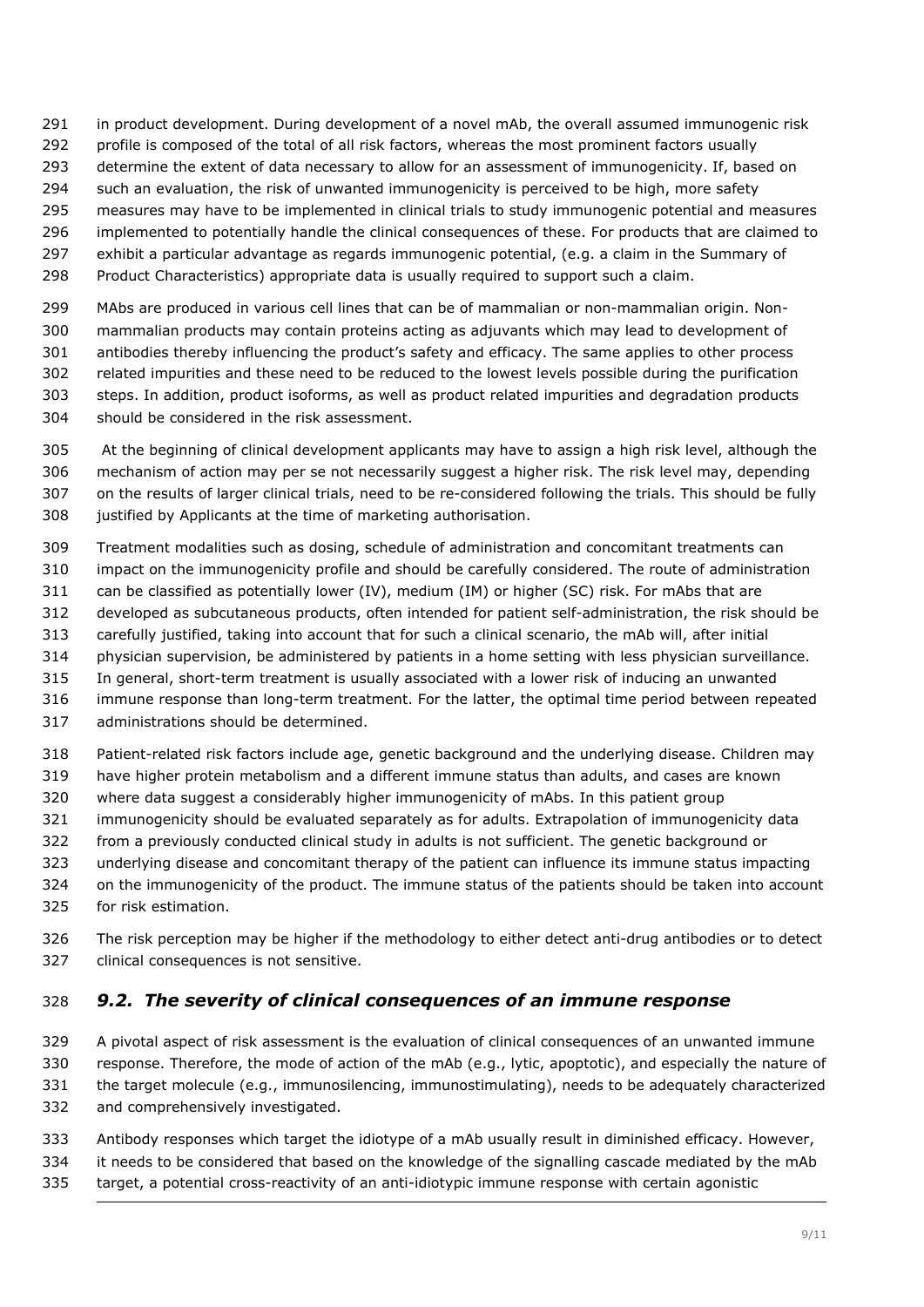structures might be possible. Non-idiotypic antibodies to mAbs can be clinically important by positively or negatively affecting the bioavailability of the product. Alternatively non-idiotypic antibodies against mAb may react with endogenous serum immunoglobulins and trigger clinical effects similar to those mediated by rheumatoid factors. Furthermore, the detection of binding, non-neutralizing antibodies

may be an early indication of the development of neutralizing antibodies due to epitope spreading.

 Depending on the class and subclass of the mAb (which affects immunobiological functions e.g. binding to Fc receptors) or the mechanism of action, individual mAb products may not all have the same risk associated with an unwanted immune response. For example, mAbs can be neutralized by antibodies resulting in a reduced efficacy, or result in adverse events such as infusion reactions. Such infusion reactions can be severe, but can be potentially handled by appropriate clinical measures such as the use of pre-medication. Antibodies can cross-link immunomodulatory mAbs with agonistic properties. Such cross-linking can lead to enhanced activation of the immune system and potentially threatening cytokine release syndromes, and maybe difficult to predict at the individual patient level. For agonistic mAbs or for mAbs where cross-linking could on theoretical considerations lead to immunoactivation, applicants should consider careful observation of patients in early clinical trials to see if such events occur.

 Another possible, though relatively rare, scenario is the occurrence of immediate hypersensitivity reactions that usually appear after re-exposure to the mAb. The incidence of such unwanted immune responses is also dependent on the time interval between doses and usually reduces with longer time periods. Hypersensitivity reactions should be monitored and administration of high risk mAbs should be conducted under conditions where life-threatening events can be mitigated. Close surveillance of patients on the second and subsequent dosing with mAb is necessary, since sensitization can occur de-novo upon first exposure.

#### <span id="page-9-0"></span>*9.3. Consequences with regard to different risk classes*

 For all mAbs a validated screening and confirmatory assay should be performed followed by a validated neutralizing assay in case of positive results in the confirmatory assay. Distinguishing between neutralizing and non-neutralizing antibodies is essential for all mAbs regardless of their risk level as lack of, or even reduced efficacy due to the neutralizing activity of the antibodies may result in a discontinuation of treatment with the mAb.

 Correlation of antibody development with clinical outcome is important and has to be thoroughly evaluated. However, the frequency of sampling and analysis could vary depending on the individual risk level. Depending on the risk level attributed to a mAb it may be possible to reduce sampling frequency in later stages of development, provided that no adverse events or reduced efficacy is observed. Nevertheless, banking of samples should be undertaken on a routine basis over the whole development programme. For high risk mAbs sampling should be frequent during the whole clinical development. In this situation it is advisable to analyze samples in real time.

 The approach outlined above should enable appropriate immunogenicity testing and assessment of mAbs on the basis of scientific data underpinning identified immunogenicity risks. It is recommended

- that the applicants address these risks adequately in a Risk Management Plan (RMP) ensuring not only
- risk identification and characterisation but also risk monitoring, minimization and mitigation strategies.